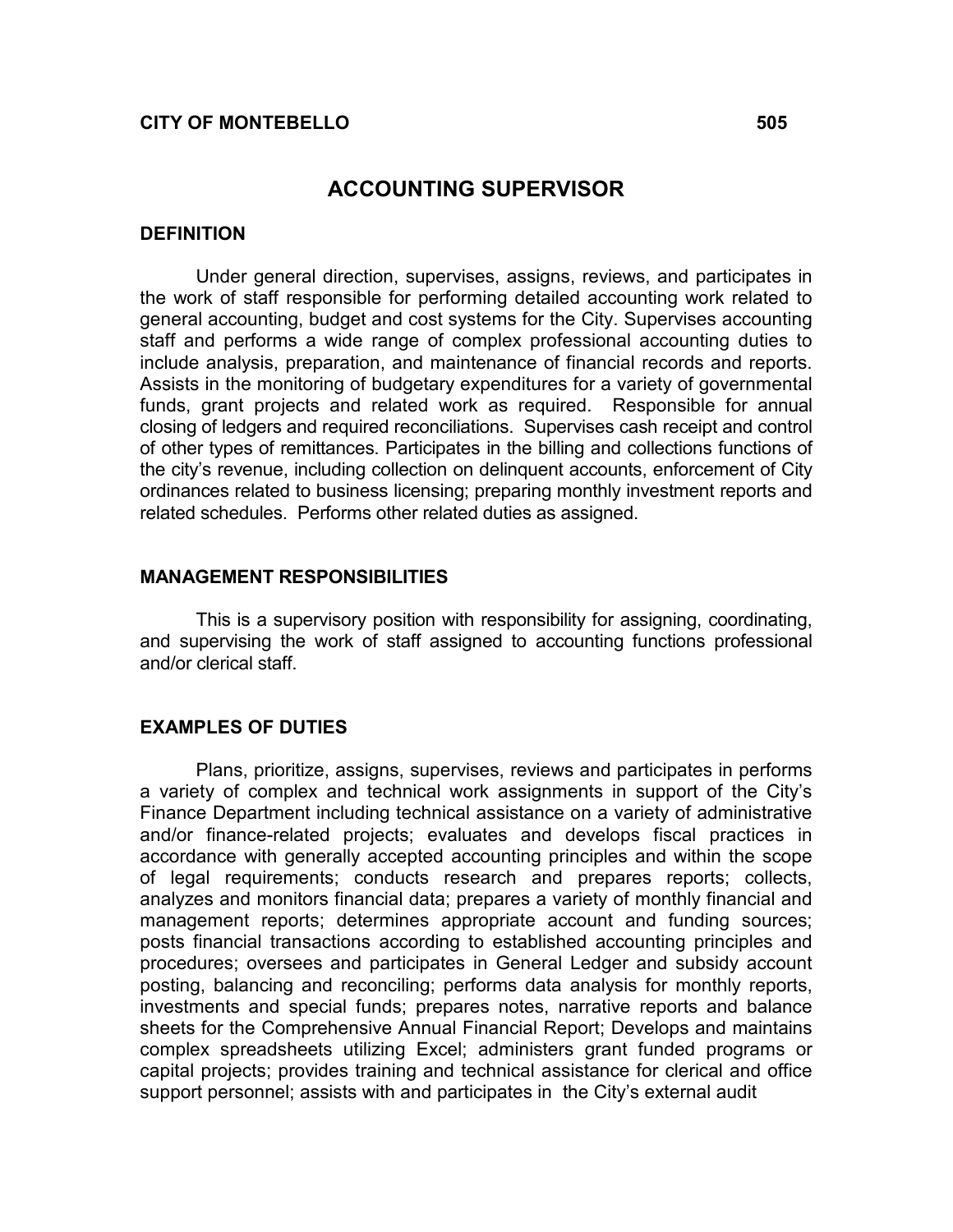# ACCOUNTING SUPERVISOR (cont.)

# EXAMPLES OF DUTIES (cont.)

procedures; represents assigned department at meetings and attends workshops, seminars and conferences; may be required to attend City Council, Civil Service Commission and Investment Committee meetings; may perform supervisory duties, as assigned.

# EMPLOYMENT STANDARDS

## Knowledge of:

- Operations, services, and activities of financial management and accounting programs.
- Generally accepted governmental accounting principals, practices, and techniques of financial reporting, accounting, auditing and financial recordkeeping.
- Principles of supervision, training, and performance evaluation.
- Methods and techniques of accounting and general ledger maintenance.
- Budget preparation and administration
- Applicable City, County, State & Federal codes, regulations, ordinance, and affecting City finance functions.
- Financial analysis and research.
- Financial statement preparation and financial reporting.
- Financial budgets and concepts.
- Research methods and procedures.
- Pertinent federal, state, and local laws, codes, and regulations.

## Ability to:

- Supervise, organize, and review the work of lower level staff.
- Perform a variety of professional accounting and ledger assignments.
- Research, analyze and present appropriate data related to finance and accounts.
- Prepare financial reports and statements.
- Apply investment principles and practices.
- Provide training and technical assistance to clerical and professional staff.
- Develop and maintain complex spreadsheets utilizing Excel and other financial-related software.